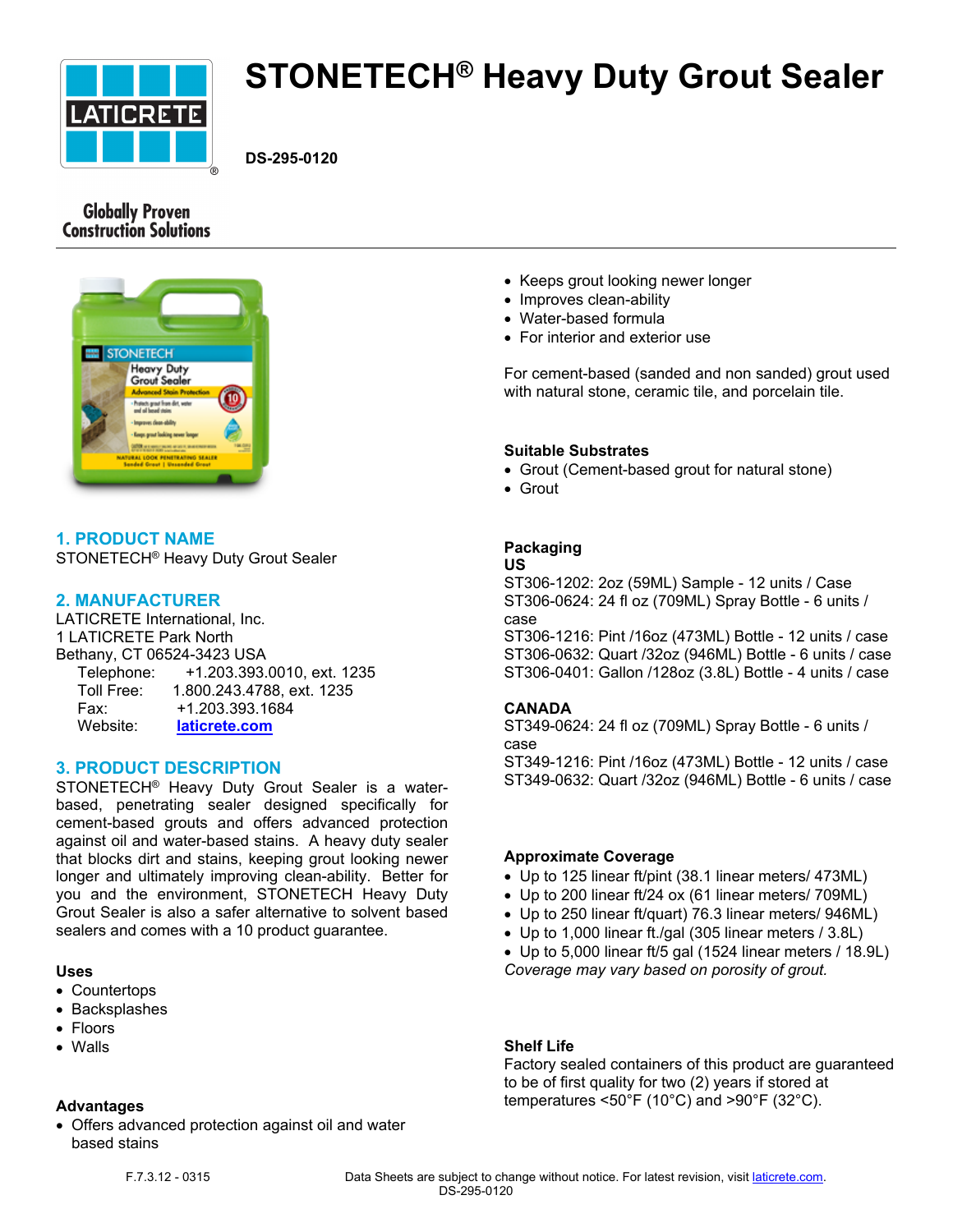## **Cautions**

- Consult SDS for more safety information.
- Inhalation: Remove victim to fresh air and keep at rest in a position comfortable for breathing. Get medical attention if any discomfort continues.
- Skin contact: Wash skin with soap and water. Get medical attention if symptoms occur.
- Eye contact: Flush eyes thoroughly with water for at least 15 minutes. Get medical attention if symptoms persist.
- Ingestion: Rinse mouth. Do not induce vomiting. Get medical attention if any discomfort continues.
- Always test in a small inconspicuous area to determine suitability over polished marble, travertine or limestone.
- Storage and Handling Instructions: MAY BE HARMFUL IF SWALLOWED. MAY CAUSE EYE, SKIN AND RESPIRATORY IRRITATION. Do not ingest. Avoid contact with eyes and skin. Avoid prolonged exposure to vapors. KEEP OUT OF THE REACH OF CHILDREN. Do not freeze or store above 100 °F (38 °C). Do not mix with other chemicals. Do not release to natural waterways.

# **4. TECHNICAL DATA**





# **VOC/LEED Product Information**

<400 g/L (excluding water) for EPA Purposes 3 g/L (including water) for U.S. State purposes (Low Solids Coating)

## **Physical Properties**

| Form  | Liquid              |
|-------|---------------------|
| Color | <b>Cloudy White</b> |
| Odor  | Mild                |
|       |                     |

## **Working Properties**

| <b>Full Cure</b> | 24-48 hours |
|------------------|-------------|
| Surface Use      | 4 hours     |
|                  |             |

Specifications subject to change without notification. Results shown are typical but reflect test procedures used. Actual field performance will depend on installation methods and site conditions.

## **5. INSTALLATION**

## **Surface Preparation**

Read entire label before using. Use only as directed. Test in a small inconspicuous area with a 24 hour cure time to determine ease of application and desired

results. Allow new grout installations to cure for at least 72 hours prior to application. Make sure surface is clean, thoroughly dry and free of waxes and coatings. Surface temperature should be 50°F–80°F (10°C-27°C). Ensure work area is well-ventilated during application and until surface is dry. Keep children and pets out of the area until surface use resumes.

# **Directions**

- 1. Apply STONETECH® Heavy Duty Grout Sealer directly onto grout lines and joints to thoroughly wet surface using a paint pad, roller or brush. Avoid applying sealer on unintended surfaces.
- 2. Allow sealer to completely penetrate into the grout, 5– 15 minutes.
- 3. Liberally apply a second coat following steps 1–2.
- 4. Wipe up all sealer from the surface of the tile. Use a clean, dry, lint-free, cotton towel or mop to remove excess sealer.
- 5. If sealer was not completely wiped off and a residue appears, wipe entire surface with a towel dampened with sealer. Use a white nylon pad to loosen residue and wipe surface with a clean, white absorbent towel.
- 6. A full cure is achieved after 24-48 hours; surface use may begin in 4 hours. If use of the surface must resume sooner, cover the treated surface with red rosin paper to protect it until full cure is achieved.
- 7. Clean tools used during application with water.

# **Expected Wear**

- Up to 5 years on interior surfaces
- Up to 3 years on exterior surfaces

# **6. AVAILABILITY AND COST**

#### **Availability**

LATICRETE materials are available worldwide.

## **For Distributor Information, Call:**

 Toll Free: 1.800.243.4788 Telephone: +1.203.393.0010 For on-line distributor information, visit LATICRETE at **[laticrete.com](https://laticrete.com/)**

## **Cost**

Contact a LATICRETE Distributor in your area.

## **7. WARRANTY**

See 10. FILING SYSTEM:

## **8. MAINTENANCE**

Highly alkaline, acidic, ammoniated, or abrasive cleaners are not necessary for daily maintenance and may also degrade the STONETECH sealer used, adversely affecting stain resistance. Tile and stone routine cleaning with a neutral pH cleaner such as STONETECH Stone & Tile Cleaner is recommended. For tough or difficult to remove soil use STONETECH KlenzAll™ Cleaner, a nylon scrubbing pad or a long handled stiff bristle brush. Please note: Prior to using any cleaning material on a

F.7.3.12 - 0315 Data Sheets are subject to change without notice. For latest revision, visit [laticrete.com.](https://laticrete.com/) DS-295-0120